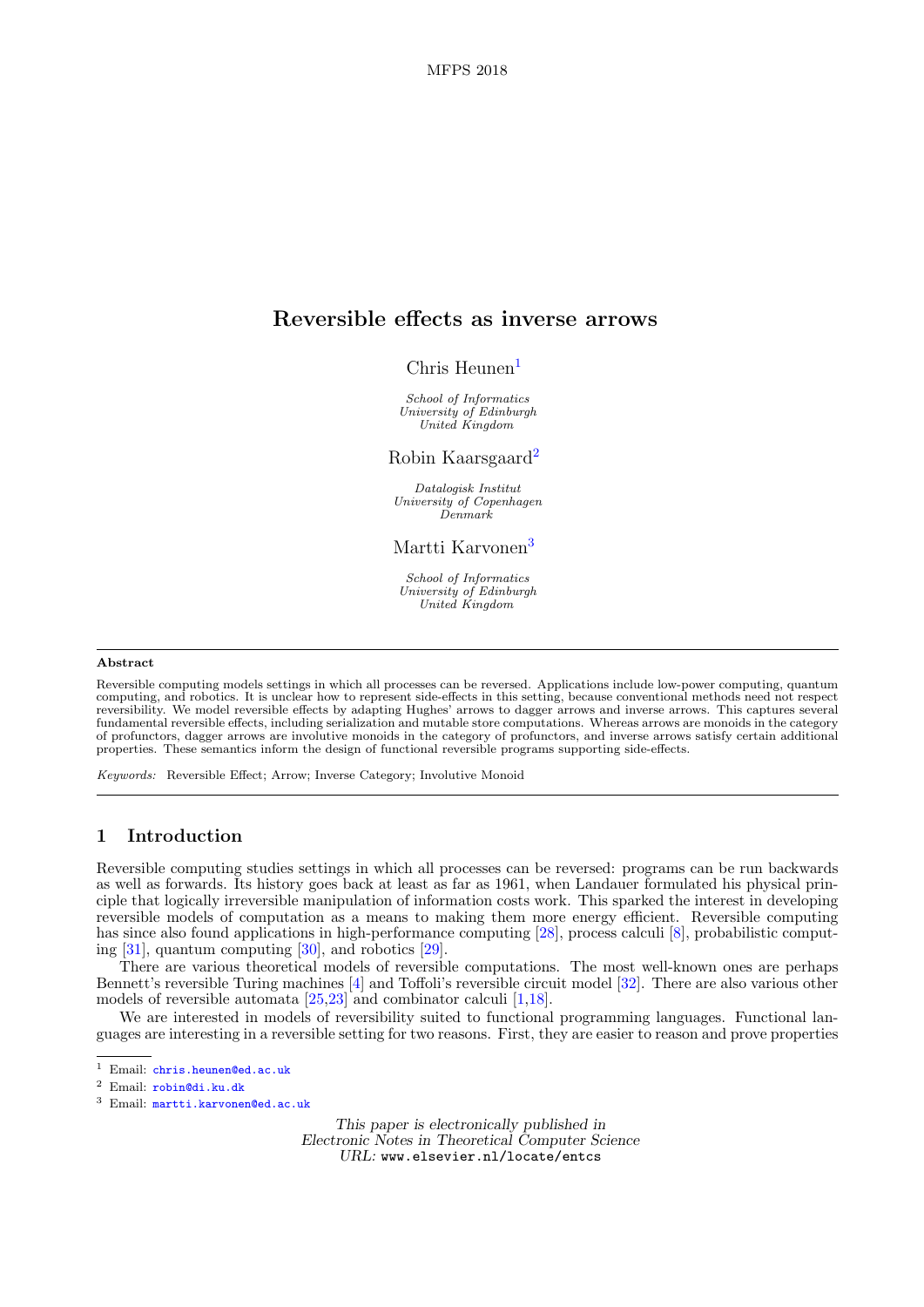about, which is a boon if we want to understand the logic behind reversible programming. Second, they are not stateful by definition, which eases reversing programs. It is fair to say that existing reversible functional programming languages [\[19](#page-12-4)[,33\]](#page-13-7) still lack various desirable constructs familiar from the irreversible setting.

Irreversible functional programming languages like Haskell naturally take semantics in categories. The objects interpret types, and the morphisms interpret functions. Functional languages are by definition not stateful, and their categorical semantics only models pure functions. However, sometimes it is useful to have non-functional side-effects, such as exceptions, input/output, or indeed even state. Irreversible functional languages can handle this elegantly using monads [\[24\]](#page-13-8) or more generally arrows [\[16\]](#page-12-5).

A word on terminology. We call a computation  $a: X \to Y$  reversible when it comes with a specified partner computation  $a^{\dagger}$ :  $Y \to \tilde{X}$  in the opposite direction. This implies nothing about possible side-effects. Saying that a computation is *partially invertible* is stronger, and requires  $a \circ a^{\dagger} \circ a = a$ . Saying that it is *invertible* is even stronger, and requires  $a \circ a^{\dagger}$  and  $a^{\dagger} \circ a$  to be identities. We call this partner of a reversible computation its dagger. In other words, reversible computing for us concerns dagger arrows on dagger categories, and is modeled using involutions [\[14\]](#page-12-6). In an unfortunate clash of terminology, categories of partially invertible maps are called inverse categories [\[6\]](#page-12-7), and categories of invertible maps are called groupoids [\[10\]](#page-12-8). Thus, inverse arrows on inverse categories concern partially invertible maps.

We develop *dagger arrows* and *inverse arrows*, which are useful in two ways:

- We illustrate the reach of these notions by exhibiting many fundamental reversible computational side-effects that are captured (in Section [3\)](#page-3-0), including: pure reversible functions, information effects, reversible state, serialization, vector transformations, dagger Frobenius monads [\[13](#page-12-9)[,14\]](#page-12-6), recursion [\[20\]](#page-13-9), and superoperators. Because there is not enough space for much detail, we treat each example informally from the perspective of programming languages, but formally from the perspective of category theory.
- We prove that these notions behave well mathematically (in Section [4\)](#page-8-0): whereas arrows are monoids in a category of profunctors [\[17\]](#page-12-10), dagger arrows and inverse arrows are involutive monoids.

This paper aims to inform design principles of sound reversible programming languages. The main contribution is to match desirable programming concepts to precise category theoretic constructions. As such, it is written from a theoretical perspective. To make examples more concrete for readers with a more practical background, we adopt the syntax of a typed first-order reversible functional programming language with type classes. We begin with preliminaries on reversible base categories (in Section [2\)](#page-1-0).

#### <span id="page-1-0"></span>2 Dagger categories and inverse categories

This section introduces the categories we work with to model pure computations: dagger categories and inverse categories. Each has a clear notion of reversing morphisms. Regard morphisms in these base categories as pure, ineffectful maps.

**Definition 2.1** A dagger category is a category equipped with a dagger: a contravariant endofunctor  $C \rightarrow C$ satisfying  $f^{\dagger \dagger} = f$  for morphisms f and  $X^{\dagger} = X$  for objects X. A morphism f in a dagger category is:

- *positive* if  $f = g^{\dagger} \circ g$  for some morphism g;
- a partial isometry if  $f = f \circ f^{\dagger} \circ f$ ;
- unitary if  $f \circ f^{\dagger} = id$  and  $f^{\dagger} \circ f = id$ .

A dagger functor is a functor between dagger categories that preserves the dagger, *i.e.* a functor  $F$  with  $F(f^{\dagger}) = F(f)^{\dagger}$ . A *(symmetric) monoidal dagger category* is a monoidal category equipped with a dagger making the coherence isomorphisms

$$
\alpha_{X,Y,Z}: X \otimes (Y \otimes Z) \to (X \otimes Y) \otimes Z \qquad \rho_X: X \otimes I \to X
$$
  

$$
\lambda_X: I \otimes X \to X \qquad \text{(and } \sigma_{X,Y}: X \otimes Y \to Y \otimes X \text{ in the symmetric case)}
$$

unitary and satisfying  $(f \otimes g)^\dagger = f^\dagger \otimes g^\dagger$  for morphisms f and g. We will sometimes suppress coherence isomorphisms for readability.

Any groupoid is a dagger category under  $f^{\dagger} = f^{-1}$ . Another example of a dagger category is **Rel**, whose objects are sets, and whose morphisms  $X \to Y$  are relations  $R \subseteq X \times Y$ , with composition  $\check{S} \circ R = \{(x, z) \mid$  $\exists y \in Y : (x, y) \in R$ ,  $(y, z) \in S$ . The dagger is  $R^{\dagger} = \{(y, x) \mid (x, y) \in R\}$ . It is a monoidal dagger category under either Cartesian product or disjoint union.

Definition 2.2 A *(monoidal) inverse category* is a (monoidal) dagger category of partial isometries where positive maps commute:  $f \circ f^{\dagger} \circ f = f$  and  $f^{\dagger} \circ f \circ g^{\dagger} \circ g = g^{\dagger} \circ g \circ f^{\dagger} \circ f$  for all maps  $f: X \to Y$  and  $g: X \to Z$ .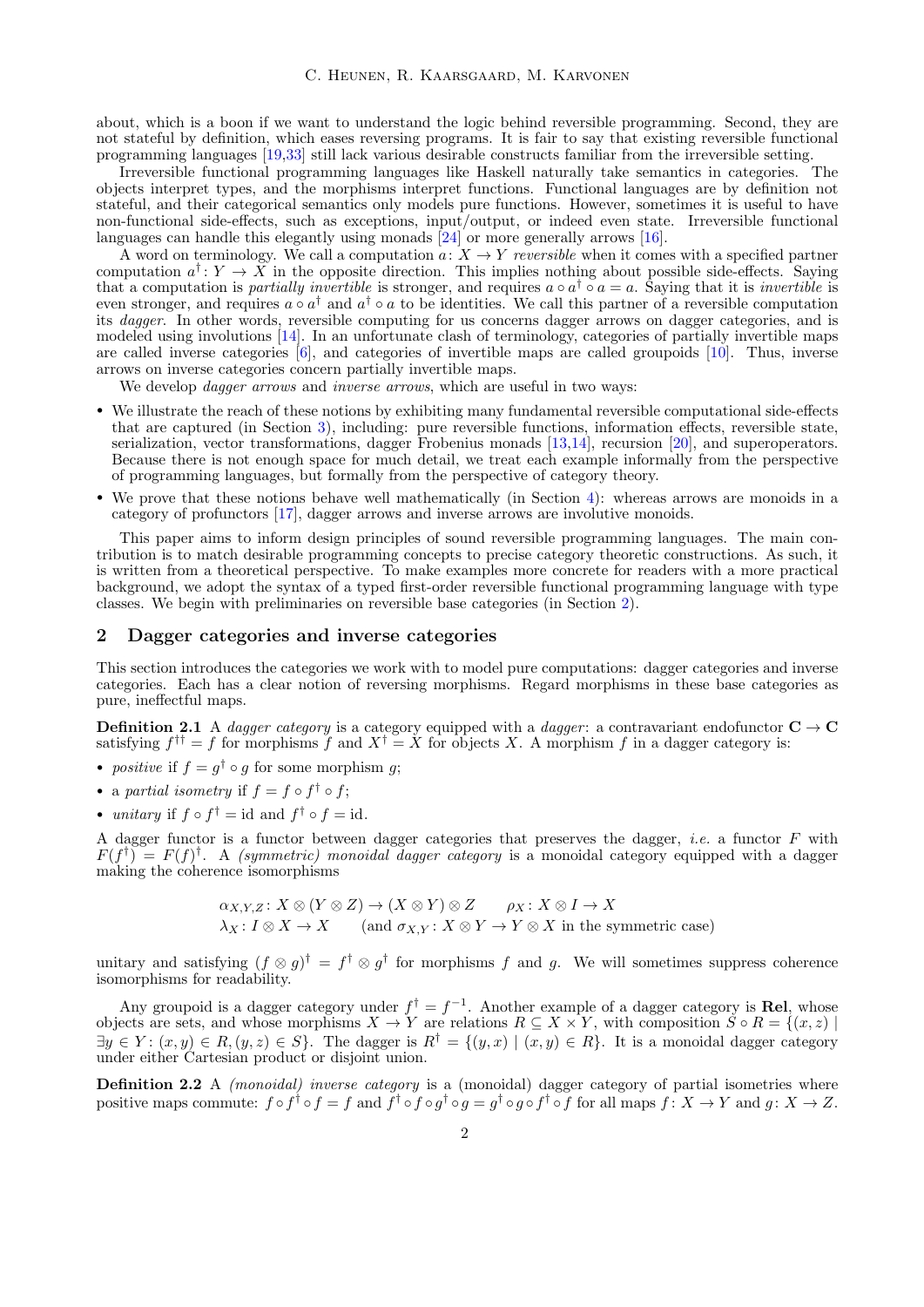Every groupoid is an inverse category. Another example of an inverse category is PInj, whose objects are sets, and morphisms  $X \to Y$  are partial injections:  $R \subset X \times Y$  such that for each  $x \in X$  there exists at most one  $y \in Y$  with  $(x, y) \in R$ , and for each  $y \in Y$  there exists at most one  $x \in X$  with  $(x, y) \in R$ . It is a monoidal inverse category under either Cartesian product or disjoint union.

**Definition 2.3** A dagger category is said to have *inverse products* [\[11\]](#page-12-11) if it is a symmetric monoidal dagger category with a natural transformation  $\Delta_X: X \to X \otimes X$  making the following diagrams commute:

$$
X \xrightarrow{\Delta_X} X \otimes X \xrightarrow{\chi} X \xrightarrow{\Delta_X} X \otimes X
$$
  
\n
$$
\Delta_X \searrow \downarrow \sigma_{X,X} \xrightarrow{\chi} X \otimes X \xrightarrow{\Delta_X} X \otimes (X \otimes X) \xrightarrow{\Delta_X} (X \otimes X) \otimes X
$$
  
\n
$$
\Delta_X \otimes id \downarrow
$$
  
\n
$$
X \otimes X \xrightarrow{\chi} X \otimes X \xrightarrow{\chi} X \otimes (X \otimes X) \xrightarrow{\alpha} (X \otimes X) \otimes X
$$

$$
X \xrightarrow{\Delta_X} X \otimes X
$$
\n
$$
\downarrow X \otimes X
$$
\n
$$
\downarrow \Delta_X^{\dagger}
$$
\n
$$
(X \otimes X) \otimes X
$$
\n
$$
(X \otimes X) \otimes X
$$
\n
$$
\downarrow \Delta_X^{\dagger}
$$
\n
$$
(X \otimes X) \otimes X
$$
\n
$$
\downarrow \Delta_X^{\dagger}
$$
\n
$$
\downarrow \Delta_X^{\dagger}
$$
\n
$$
\downarrow \Delta_X^{\dagger}
$$
\n
$$
\downarrow \Delta_X^{\dagger}
$$
\n
$$
\downarrow \Delta_X^{\dagger}
$$
\n
$$
\downarrow \Delta_X^{\dagger}
$$
\n
$$
\downarrow \Delta_X^{\dagger}
$$
\n
$$
\downarrow \Delta_X^{\dagger}
$$
\n
$$
\downarrow \Delta_X^{\dagger}
$$
\n
$$
\downarrow \Delta_X^{\dagger}
$$
\n
$$
\downarrow \Delta_X^{\dagger}
$$
\n
$$
\downarrow \Delta_X^{\dagger}
$$
\n
$$
\downarrow \Delta_X^{\dagger}
$$
\n
$$
\downarrow \Delta_X^{\dagger}
$$
\n
$$
\downarrow \Delta_X^{\dagger}
$$
\n
$$
\downarrow \Delta_X^{\dagger}
$$

These diagrams express cocommutativity, coassociativity, speciality and the Frobenius law.

Another useful monoidal product, here on inverse categories, is a disjointness tensor, defined in the following way (see  $[11]$ ):

<span id="page-2-0"></span>**Definition 2.4** An inverse category is said to have a *disjointness tensor* if it is equipped with a symmetric monoidal tensor product  $-\oplus -$  such that its unit 0 is a zero object, and the canonical quasi-injections

$$
\text{II}_1 = X \xrightarrow{\rho_X^{-1}} X \oplus 0 \xrightarrow{X \oplus 0_0, Y} X \oplus Y \qquad \text{II}_2 = Y \xrightarrow{\lambda_Y^{-1}} 0 \oplus Y \xrightarrow{0_0, x \oplus Y} X \oplus Y
$$

are jointly epic.

For example, **PInj** has inverse products  $\Delta_X: X \to X \otimes X$  with  $x \mapsto (x, x)$ , and a disjointness tensor where  $X \oplus Y$  is given by the tagged disjoint union of X and Y (the unit of which is  $\emptyset$ ).

Inverse categories can also be seen as certain instances of restriction categories. Informally, a restriction category models partially defined morphisms, by assigning to each  $f: A \rightarrow B$  a morphism  $f: A \rightarrow A$  that is the identity on the domain of definition of f and undefined otherwise. For more details, see [\[6\]](#page-12-7).

**Definition 2.5** A restriction category is a category equipped with an operation that assigns to each  $f: A \rightarrow B$ a morphism  $\bar{f}$ :  $A \rightarrow A$  such that:

- $f \circ \bar{f} = f$  for every  $f$ ;
- $\bar{f} \circ \bar{g} = \bar{g} \circ \bar{f}$  whenever dom  $f = \text{dom } g$ ;
- $\overline{g \circ f} = \overline{g} \circ \overline{f}$  whenever dom  $f = \text{dom } g$ ;
- $\bar{q} \circ f = f \circ \overline{q \circ f}$  whenever dom  $q = \text{cod } f$ .

A restriction functor is a functor F between restriction categories with  $F(\bar{f}) = \overline{F(f)}$ . A monoidal restriction category is a restriction category with a monoidal structure for which ⊗:  $\ddot{C} \times C \rightarrow C$  is a restriction functor.

A morphism f in a restriction category is a partial isomorphism if there is a morphism g such that  $g \circ f = \overline{f}$ and  $f \circ g = \bar{g}$ . Given a restriction category C, define Inv(C) to be the wide subcategory of C having all partial isomorphisms of C as its morphisms.

An example of a monoidal restriction category is **PFn**, whose objects are sets, and whose morphisms  $X \to Y$  are partial functions:  $R \subseteq X \times Y$  such that for each  $x \in X$  there is at most one  $y \in Y$  with  $(x, y) \in R$ . The restriction  $\overline{R}$  is given by  $\{(x, x) | \exists y \in Y : (x, y) \in R\}.$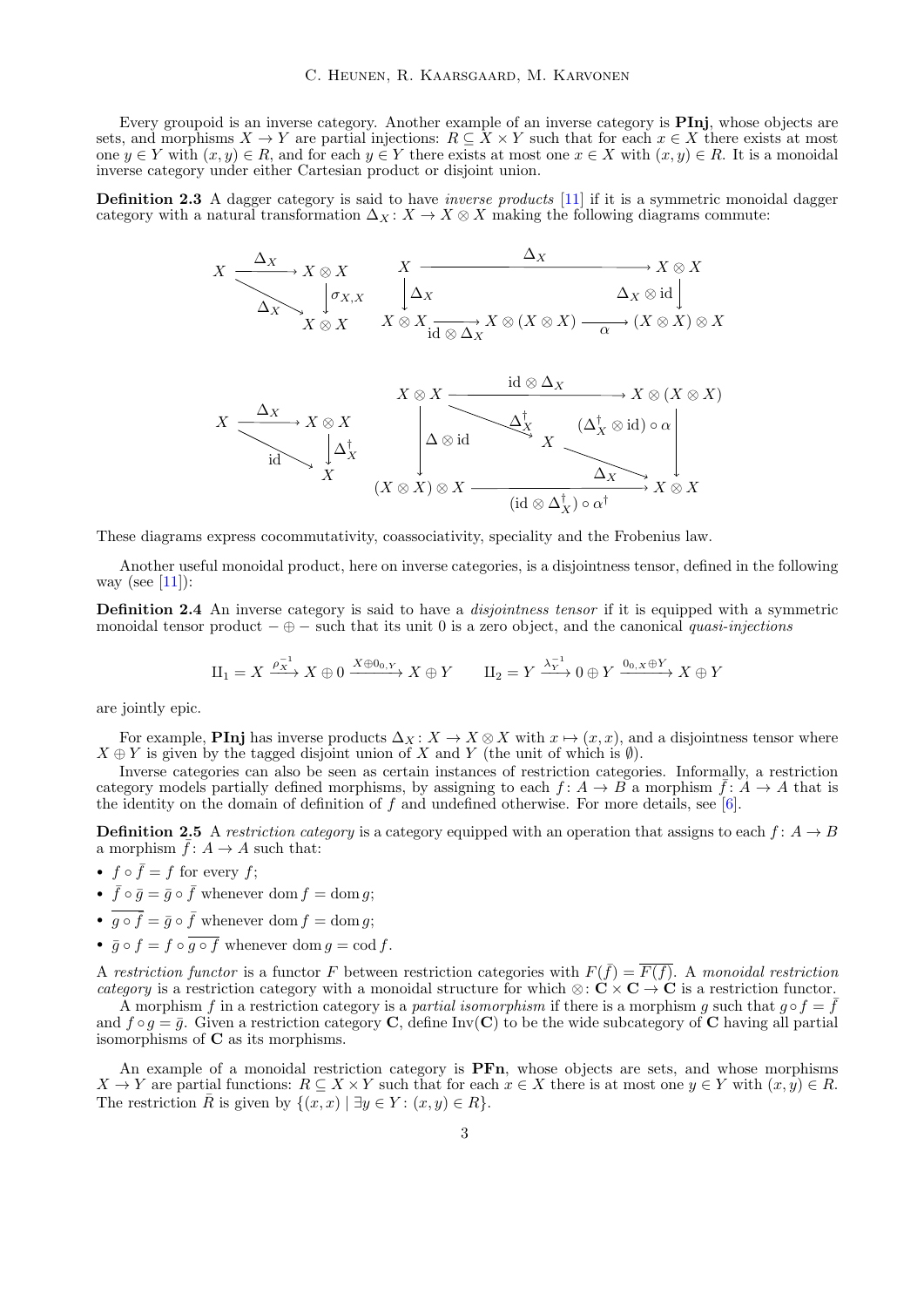Remark 2.6 Inverse categories could equivalently be defined as either categories in which every morphism f satisfies  $f = f \circ q \circ f$  and  $q = q \circ f \circ q$  for a unique morphism q, or as restriction categories in which all morphisms are partial isomorphisms [\[6,](#page-12-7) Theorem 2.20]. It follows that functors between inverse categories automatically preserve daggers and that  $Inv(C)$  is an inverse category.

It follows, in turn, that an inverse category with inverse products is a monoidal inverse category: because  $X \otimes -$  and  $-\otimes Y$  are endofunctors on an inverse category, they preserve daggers, so that by bifunctoriality  $\otimes$   $-$  does as well.

#### <span id="page-3-0"></span>3 Arrows as an interface for reversible effects

Arrows are a standard way to encapsulate computational side-effects in a functional (irreversible) programming language [\[15](#page-12-12)[,16\]](#page-12-5). This section extends the definition to reversible settings, namely to dagger arrows and inverse arrows. We argue that these notions are "right", by exhibiting a large list of fundamental reversible side-effects that they model. We start by recalling irreversible arrows.

<span id="page-3-9"></span>**Definition 3.1** An arrow on a symmetric monoidal category C is a functor  $A: \mathbb{C}^{\text{op}} \times \mathbb{C} \to \mathbb{S}$  et with operations

$$
\text{arr}: (X \to Y) \to A \ X \ Y
$$
  

$$
(\ggg): A \ X \ Y \to A \ Y \ Z \to A \ X \ Z
$$
  
first<sub>X,Y,Z</sub>: A \ X \ Y \to A \ (X \otimes Z) \ (Y \otimes Z)

that satisfy the following laws:

$$
(a \ggg b) \ggg c = a \ggg (b \ggg c) \tag{1}
$$

<span id="page-3-7"></span><span id="page-3-1"></span>
$$
\operatorname{arr}(g \circ f) = \operatorname{arr} f \ggg \operatorname{arr} g \tag{2}
$$

$$
arrid \ggg a = a = a \ggg arrid
$$
 (3)

$$
first_{X,Y,I} a \gg\!\gg \operatorname{arr} \rho_Y = \operatorname{arr} \rho_X \gg\!\gg a \tag{4}
$$

$$
first_{X,Y,Z} a \ggg \text{arr}(id_Y \otimes f) = \text{arr}(id_X \otimes f) \ggg \text{first}_{X,Y,Z} a
$$
\n<sup>(5)</sup>

$$
(\text{first}_{X,Y,Z\otimes V} a) \ggg \text{arr } \alpha_{Y,Z,V} = \text{arr } \alpha_{X,Z,V} \ggg \text{ first (first } a)
$$
\n
$$
(6)
$$

<span id="page-3-11"></span><span id="page-3-2"></span>
$$
first(\operatorname{arr} f) = \operatorname{arr}(f \otimes id)
$$
\n(7)

$$
first(a \ggg b) = (first a) \ggg (first b)
$$
\n(8)

where we use the functional programming convention to write A X Y for  $A(X, Y)$  and  $X \to Y$  for hom $(X, Y)$ The multiplicative fragment consists of above data except first, satisfying all laws except those mentioning first; we call this a weak arrow.

Define second(a) by  $\arctan(\sigma) \gg \arctan(\sigma)$ , using the symmetry, so analogs of [\(4\)](#page-3-1)–[\(8\)](#page-3-2) are satisfied. Arrows makes sense for (nonsymmetric) monoidal categories if we add this operation and these laws.

Definition 3.2 A *dagger arrow* is an arrow on a monoidal dagger category with an additional operation inv :  $A X Y \rightarrow A Y X$  satisfying the following laws:

$$
inv(inva) = a \tag{9}
$$

$$
inv a \ggg inv b = inv(b \ggg a)
$$
\n<sup>(10)</sup>

<span id="page-3-10"></span><span id="page-3-8"></span><span id="page-3-6"></span><span id="page-3-5"></span><span id="page-3-4"></span><span id="page-3-3"></span>
$$
\operatorname{arr}(f^{\dagger}) = \operatorname{inv}(\operatorname{arr} f) \tag{11}
$$

$$
inv(first a) = first(inv a)
$$
\n(12)

A inverse arrow is a dagger arrow on a monoidal inverse category such that:

$$
(a \ggg \text{inv } a) \ggg a = a \tag{13}
$$

$$
(a \ggg \text{inv } a) \ggg (b \ggg \text{inv } b) = (b \ggg \text{inv } b) \ggg (a \ggg \text{inv } a)
$$
 (14)

The multiplicative fragment consists of above data except first, satisfying all laws except those mentioning first.

Remark 3.3 There is some redundancy in the definition of an inverse arrow: [\(13\)](#page-3-3) and [\(14\)](#page-3-4) imply [\(11\)](#page-3-5) and [\(12\)](#page-3-6); and  $(11)$  implies inv(arr id) = arr id.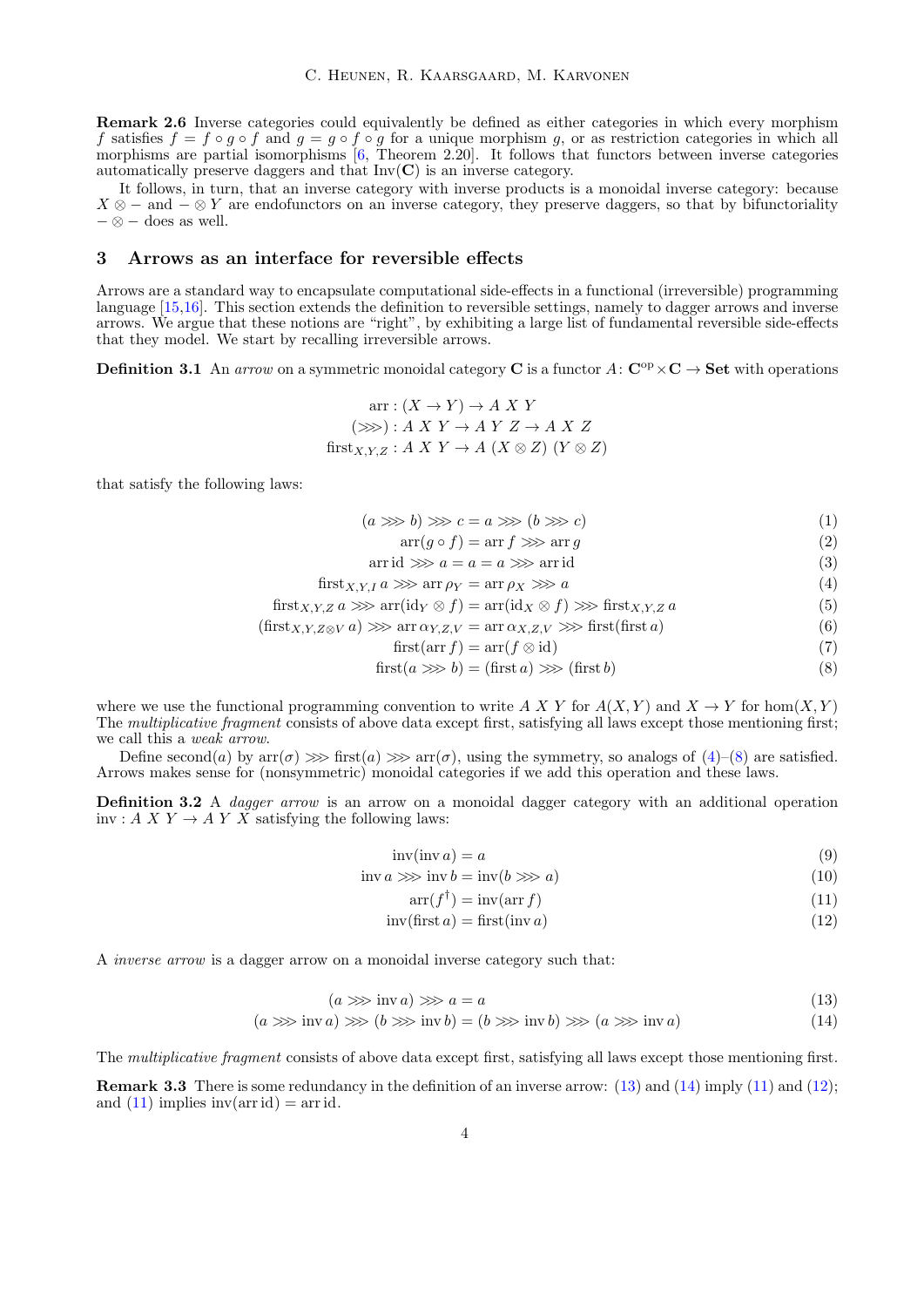Like the arrow laws  $(1)$ – $(8)$ , in a programming language with inverse arrows, the burden is on the programmer to guarantee  $(9)-(14)$  $(9)-(14)$  $(9)-(14)$  for their implementation. If that is done, the language guarantees arrow inversion.

Remark 3.4 Now follows a long list of examples of inverse arrows, described in a typed first-order reversible functional pseudocode with type classes, inspired by Theseus [\[19,](#page-12-4)[18\]](#page-12-3), the revised version of Rfun (briefly described in [\[21\]](#page-13-10)), and Haskell. Type classes are a form of interface polymorphism: A type class is defined by a class specification containing the signatures of functions that a given type must implement in order to be a member of that type class (often, type class membership also informally requires the programmer to ensure that certain equations are required of their implementations). For example, the Functor type class (in Haskell) is given by the class specification

class Functor f where  $fmap : (a \stackrel{\check{\bullet}}{\to} b) \to f \ a \to f \ b$ 

with the additional informal requirements that fmap id = id and fmap  $(q \circ f) = (fmap q) \circ (fmap f)$  must be satisfied for all instances. For example, lists in Haskell satisfy these equations when defining fmap as the usual map function, *i.e.*:

```
instance Functor List where
fmap : (a \to b) \to List\ a \to List\ bfmap f | = |
fmap f(x::xs) = (f x) :: (fmap f xs)
```
While higher-order reversible functional programming is fraught, aspects of this can be mimicked by means of parametrized functions. A parametrized function is a function that takes parts of its input statically (*i.e.*, no later than at compile time), in turn lifting the first-order requirement on these inputs. To separate static and dynamic inputs from one another, two distinct function types are used:  $a \rightarrow b$  denotes that a must be given statically, and  $a \leftrightarrow b$  (where a and b are first-order types) denotes that a is passed dynamically. As the notation suggests, functions of type  $a \leftrightarrow b$  are reversible. For example, a parametrized variant of the reversible map function can be defined as a function  $map : (a \leftrightarrow b) \rightarrow ([a] \leftrightarrow [b])$ . Thus, map itself is not a reversible function, but given statically any reversible function  $f : a \leftrightarrow b$ , the parametrized map  $f : ([a] \leftrightarrow [b])$  is.

Given this distinction between static and dynamic inputs, the signature of arr becomes  $(X \leftrightarrow Y) \rightarrow$ A X Y . Definition [3.1](#page-3-9) uses the original signature, because this distinction is not present in the irreversible case. Fortunately, the semantics of arrows remain the same whether or not this distinction is made.

Example 3.5 (Pure functions) A trivial example of an arrow is the identity arrow hom( $-, +$ ) which adds no computational side-effects at all. This arrow is not as boring as it may look at first. If the identity arrow is an inverse arrow, then the programming language in question is both invertible and closed under program *inversion*: any program p has a semantic inverse  $[\![p]\!]^{\dagger}$  (satisfying certain equations), and the semantic inverse<br>coincides with the semantics  $[\![\text{inv}(p)]\!]$  of another program  $[\text{inv}(p)]$ . As such juy must be a sound coincides with the semantics  $\llbracket inv(p) \rrbracket$  of another program  $inv(p)$ . As such, inv must be a sound and complete program inverter (see also [\[22\]](#page-13-11)) on pure functions; not a trivial matter at all.

Example 3.6 (Information effects) James and Sabry's information effects [\[18\]](#page-12-3) explicitly expose creation and erasure of information as effects. This type-and-effect system captures irreversible computation inside a pure reversible setting.

We describe the languages from [\[18\]](#page-12-3) categorically, as there is no space for syntactic details. Start with the free dagger category  $(C, \times, 1)$  with finite products (and hence coproducts), where products distribute over coproducts by a unitary map. Objects interpret types of the reversible language Π of bijections, and morphisms interpret terms. The category  $C$  is a monoidal inverse category.

The category C carries an arrow, where  $A(X, Y)$  is the disjoint union of hom $(X \times H, Y \times G)$  where G and H range over all objects, and morphisms  $X \times H \to Y \times G$  and  $X \times H' \to Y \times G'$  are identified when they are equal up to coherence isomorphisms. This is an inverse arrow, where  $inv(a)$  is simply  $a^{\dagger}$ . It supports the following additional operations:

$$
erase = [\pi_H : X \times H \to H]_{\simeq} \in A(X,1),
$$
  

$$
create_X = [\pi_H^{\dagger} : H \to X \times H]_{\simeq} \in A(1,X).
$$

<span id="page-4-0"></span>James and Sabry show how a simply-typed first order functional irreversible language translates into a reversible one by using this inverse arrow to build implicit communication with a global heap  $H$  and garbage dump  $G$ .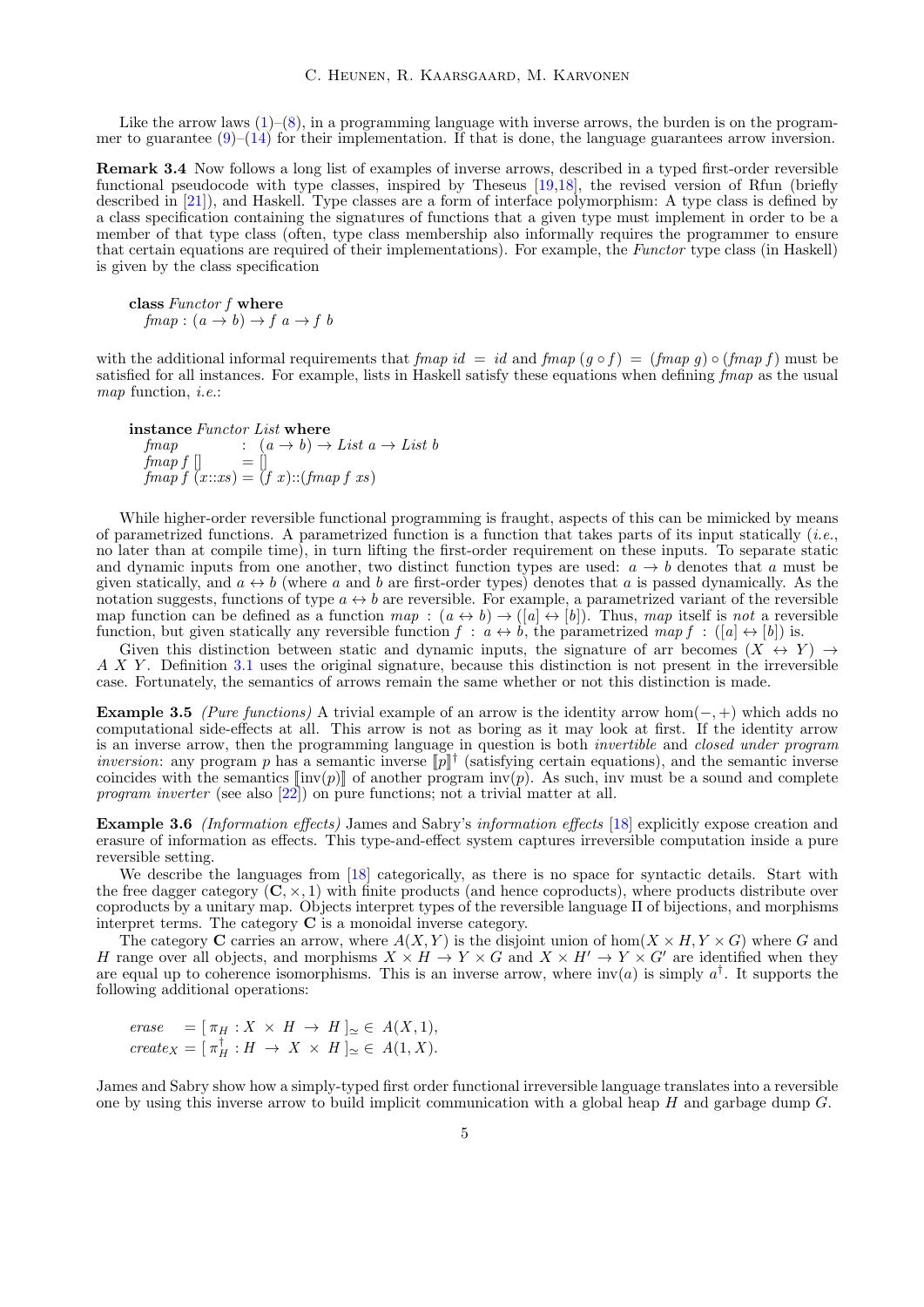Example 3.7 *(Reversible state)* Perhaps the prototypical example of an effect is computation with a mutable store of type S. In the irreversible case, such computations are performed using the state monad State S X =  $S \stackrel{\circ}{\rightarrow} (X \otimes S)$ , where  $S \rightarrow -$  is the right adjoint to  $-\otimes S$ , and can be thought of as a function type. Morphisms in the corresponding Kleisli category are morphisms of the form  $X \to \widetilde{S} \to (Y \otimes S)$  in the ambient monoidal closed category. In this formulation, the current state is fetched by  $get : State S S$  defined as get  $s = (s, s)$ , while the state is (destructively) updated by put :  $S \to State S1$  defined as put  $xs = ((x, x)$ .

Such arrows can not be used as-is in inverse categories, however, as canonical examples (such as **PInj**) fail to be monoidal closed. To get around this, note that it follows from monoidal closure that hom $(X, S \rightarrow$  $(Y \otimes S) \simeq \text{hom}(X \otimes S, Y \otimes S)$ , so that  $\text{hom}(- \otimes S, - \otimes S)$  is an equivalent arrow that does not depend on closure. With this is mind, we define the *reversible state arrow* with a store of type  $S$ :

type RState S X Y =  $X \otimes S \leftrightarrow Y \otimes S$ 

instance  $Arrow(RState S)$  where  $arr f(x, s) = (f(x, s))$  $(a \ggg b)(x, s) = b(a(x, s))$ first  $a(x, z), s$  = let  $(x', s') = a(x, s)$  in  $((x', z), s')$ instance InverseArrow (RState S) where inv  $a(y,s) = a^{\dagger}(y,s)$ 

This satisfies the inverse arrow laws. To access the state, we use reversible duplication of values (categorically, this requires the monoidal product to have a natural diagonal  $\Delta_X : X \to \overline{X} \otimes X$ , as inverse products do). Syntactically, this corresponds to the following arrow:

get : RState S X 
$$
(X \otimes S)
$$
  
get  $(x, s) = ((x, s), s)$ 

The inverse to this arrow is assert : RState S (X  $\otimes$  S) X, which asserts that the current state is precisely what is given in its second input component; if this fails, the result is undefined. For changing the state, while we cannot destructively update it reversibly, we *can* reversibly update it by a given reversible function with signature  $S \leftrightarrow S$ . This gives:

update : 
$$
(S \leftrightarrow S) \rightarrow RState S X X
$$
  
update f  $(x, s) = (x, f s)$ 

This is analogous to how variable assignment works in the reversible programming language Janus [\[34\]](#page-13-12): Since destructive updating is not permitted, state is updated by means of built-in reversible update operators, e.g., updating a variable by adding a constant or the contents of another variable to it, etc.

Example 3.8 *(Computation in context)* Related to computation with a mutable store is computation with an immutable one; that is, computation within a larger context that remains invariant across execution. In an irreversible setting, this job is typically handled by the *reader monad* (with context of type  $C$ ), defined as Reader  $CX = C \Rightarrow X$ . This approach is fundamentally irreversible, however, as the context is "forgotten" whenever a value is computed by supplying it with a context. Even further, it relies on the reversibly problematic notion of monoidal closure.

A reversible version of this idea is one that remembers the context, giving us the reversible Reader arrow:

**type** *Reader* 
$$
C X Y = X \otimes C \leftrightarrow Y \otimes C
$$

This is precisely the same as the state arrow – indeed, the instance declarations for arr,  $(\ggg)$ , first, and inv are the same – save for the fact that we additionally require all Reader arrows r to satisfy  $c = c'$  whenever  $r(x, c) = (y, c')$ . We notice that arr f satisfies this property for all f, whereas  $(\ggg)$ , first, and inv all preserve it. This resembles the "slice" construction on inverse categories with inverse products; see [\[11,](#page-12-11) Sec. 4.4].

As such, while we can provide access to the context via a function defined exactly as get for the reversible state arrow, we cannot provide an update function without (potentially) breaking this property – as intended. In practice, the property that the context is invariant across execution can be aided by appropriate interface hiding, *i.e.* exposing the *Reader* type and appropriate instance declarations and helpers (such as *get* and *assert*) but leaving the constructor for Reader arrows hidden.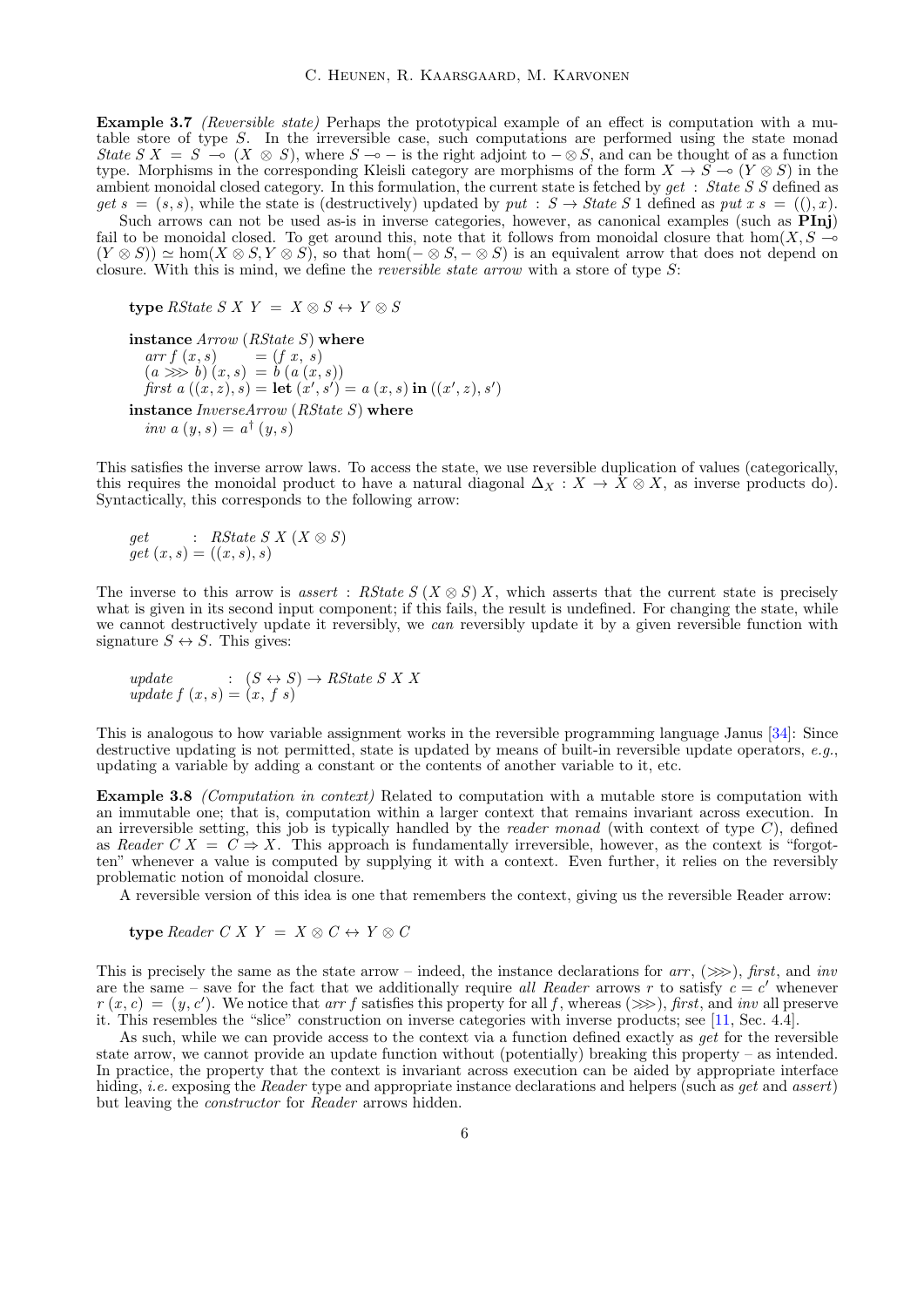Example 3.9 (Rewriter) A particularly useful special case of the reversible state arrow is when the store S forms a group. While group multiplication if seen as a function  $G \otimes G \leftrightarrow G$  is invertible only in degenerate cases, we can use parametrization to fix the first argument of the multiplication, giving it a much more reasonable signature of  $G \to (G \leftrightarrow G)$ . In this way, groups can be expressed as instances of the type class

class Group G where  $gunit : \tilde{G}$  $gmul: G \to (G \leftrightarrow G)$  $ginv : G \leftrightarrow G$ 

subject to the usual group axioms. This gives us an arrow of the form

type Rewriter G X Y =  $X \otimes G \leftrightarrow Y \otimes G$ 

with instance declarations identical to that of RState  $G$ , save that we require  $G$  to be an instance of the  $Group$ type class. With this, adding or removing elements from state of type  $\tilde{G}$  can then be performed by

rewrite  $\hspace{1.6cm} : \hspace{.2cm} G \rightarrow Rewrite \hspace{.2cm} G \hspace{.2cm} X \hspace{.2cm} X$ rewrite  $a(x, b) = (x, qmul a b)$ 

which "rewrites" the state by the value  $a$  of type  $G$ . Note that while the name of this arrow was chosen to be evocative of the Writer monad known from irreversible functional programming, as it may be used for similar practical purposes, its construction is substantially different  $(i.e.,$  irreversible Writer arrows are maps of the form  $X \to Y \times M$  where M is a monoid).

Example 3.10 (Vector transformation) Vector transformations, that is, functions on lists that preserve the length of the list, form another example of inverse arrows. The Vector arrow is defined as follows:

type Vector  $X Y = [X] \leftrightarrow [Y]$ 

**instance**  $Arrow (Vector)$  where<br>  $arr f$   $xs$  =  $map f$   $xs$  $=$  map f xs  $(a \gg b)$   $xs = b(a xs)$ first a ps  $=$  let  $(xs, zs) = zip^{\dagger} ps$  in  $zip (a xs, zs)$ instance *InverseArrow* (*Vector*) where inv a  $ys = a^{\dagger}ys$ 

The definition of *first* relies on the usual *map* and *zip* functions, which are defined as follows:

| map     | $(a \leftrightarrow b) \rightarrow ([a] \leftrightarrow [b])$ | z v          | $\colon$ $([a],[b]) \leftrightarrow [(a,b)]$  |
|---------|---------------------------------------------------------------|--------------|-----------------------------------------------|
| $map f$ |                                                               | zip ([], []) |                                               |
|         | $map f(x::xs) = (f x) :: (map f x)$                           |              | $zip (x::xs, y::ys) = (x, y): (zip (xs, ys))$ |

Notice that preservation of length is required for first to work: if the arrow a does not preserve the length of  $xs$ , then  $zip (a xs, zs)$  is undefined. However, since arr lifts a pure function f to a map (which preserves length), and  $(\ggg)$  and *inv* are given by the usual composition and inversion, the interface maintains this property.

Example 3.11 *(Reversible error handling)* An inverse *weak arrow* comes from reversible computation with a possibility for failure. The weak Error arrow is defined using disjointness tensors as follows:

type Error E X  $Y = X \oplus E \leftrightarrow Y \oplus E$ 

instance WeakArrow (Error E) where arr f  $(InL x) = InL(f x)$  $arr \check{f}$  (InR  $\check{e}$ ) = InR  $\check{e}$  $(a \gg b) x = b (a x)$ 

instance  $InverseWeakArrow$  (Error E) where inv a  $y = a^{\dagger} y$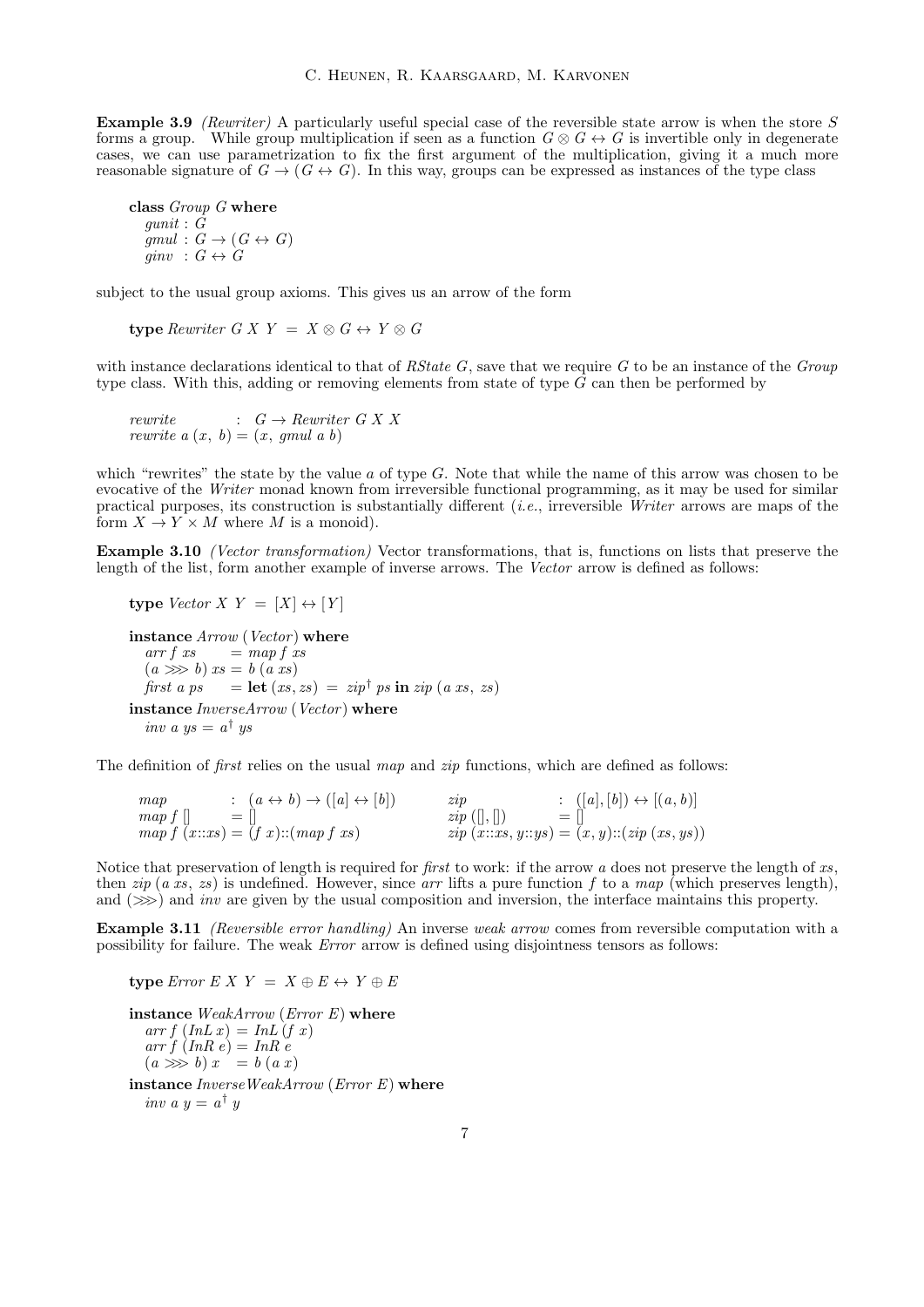In this definition, we think of the type  $E$  as the type of *errors* that could occur during computation. As such, a pure function f lifts to a weak arrow which always succeeds with value  $f(x)$  when given a nonerroneous input of x, and always propagates errors that may have occured previously.

Raising an error reversibly requires more work than in the irreversible case, as the effectful program that produces an error must be able to recover from it in the converse direction. In this way, a reversible raise requires two pieces of data: a function of type  $X \leftrightarrow E$  that transforms problematic inputs into appropriate errors; and a choice function of type  $E \leftrightarrow \overline{E} \oplus E$  that decides if the error came from this site, injecting it to the left if it did, and to the right if it did not. The latter choice function is critical, as in the converse direction it decides whether the error should be handled immediately or later. Thus we define raise as follows:

```
raise : (X \leftrightarrow E) \rightarrow (E \leftrightarrow E \oplus E) \rightarrow Error E X Yraise f p x = InR (p<sup>†</sup> (arr f x)))
```
The converse of *raise* is handle, an (unconditional) error handler that maps matching errors back to succesful output values. Since unconditional error handling is seldom required, this can be combined with control flow (see Example [3.15\)](#page-8-1) to perform conditional error handling, *i.e.* to only handle errors if they occur.

Example 3.12 (Serialization) When restricting our attention, as we do here, to only first-order reversible functional programming languages, another example of inverse arrows arises in the form of serializers. A serializer is a function that transforms an internal data representation into one more suitable for storage, or for transmission to other running processes. To transform serialized data back into an internal representation, a suitable deserializer is used.

When restricting ourselves to the first-order case, it seems reasonable to assume that all types are serializable, as we thus avoid the problematic case of how to serialize data of function type. As such, assuming that all types X admit a function *serialize* :  $X \leftrightarrow Serialized X$  (where *Serialized X* is the type of serializations of data of type X), we define the Serializer arrow as follows:

type Serializer X  $Y = X \leftrightarrow \text{Serialized } Y$ 

instance Arrow (Serializer) where  $\ar{r} f x = \text{serialize } (\text{if } x)$  $(a \gg b) x = b (serialize<sup>†</sup> (a x))$ first a  $(x, z) = \text{serialize} (\text{serialize}^\dagger (a x), z)$ instance *InverseArrow* (*Serializer*) where inv a  $y = \text{serialize}(a^{\dagger} \text{ (serialize } y))$ 

Notice how serialize<sup>†</sup>: Serialized  $X \leftrightarrow X$  takes the role of a (partial) deserializer, able to recover the internal representation from serialized data as produced by the serializer. A deserializer of the form  $serialize^{\dagger}$  will often only be partially defined, since many serialization methods allow many different serialized representations of the same data (for example, many textual serialization formats are whitespace insensitive). In spite of this shortcoming, partial deserializers produced by inverting serializers are sufficient for the above definition to satisfy the inverse arrow laws.

Example 3.13 (Dagger Frobenius monads) Monads are also often used to capture computational side-effects. Arrows are more general. If T is a strong monad, then  $A = \text{hom}(-, T(+)$  is an arrow: arr is given by the unit,  $\gg$  is given by Kleisli composition, and first is given by the strength maps. What happens when the base category is a dagger or inverse category modelling reversible pure functions?

A monad T on a dagger category is a *dagger Frobenius monad* when it satisfies  $T(f^{\dagger}) = T(f)^{\dagger}$  and  $T(\mu_X) \circ \mu_{T(X)}^{\dagger} = \mu_{T(X)} \circ T(\mu_X^{\dagger})$ . The Kleisli category of such a monad is again a dagger category [\[14,](#page-12-6) Lemma 6.1, giving rise to an operation inv satisfying  $(9)-(10)$  $(9)-(10)$  $(9)-(10)$ . A dagger Frobenius monad is strong when the strength maps are unitary. In this case [\(11\)](#page-3-5)–[\(12\)](#page-3-6) also follow. If the underlying category is an inverse category, then  $\mu \circ \mu^{\dagger} \circ \mu = \mu$ , whence  $\mu \circ \mu^{\dagger} = id$ , and [\(13\)](#page-3-3)–[\(14\)](#page-3-4) follow. Thus, if T is a strong dagger Frobenius monad on a dagger/inverse category, then A is a dagger/inverse arrow. The Frobenius monad  $T(X) = X \otimes \mathbb{C}^2$  on the category of Hilbert spaces captures measurement in quantum computation [\[13\]](#page-12-9), giving a good example of capturing an irreversible effect in a reversible setting. For more examples see [\[14\]](#page-12-6).

Example 3.14 (Restriction monads) There is a notion in between the dagger and inverse arrows of the previous example. A (strong) restriction monad is a (strong) monad on a (monoidal) restriction category whose underlying endofunctor is a restriction functor. The Kleisli-category of a restriction monad T has a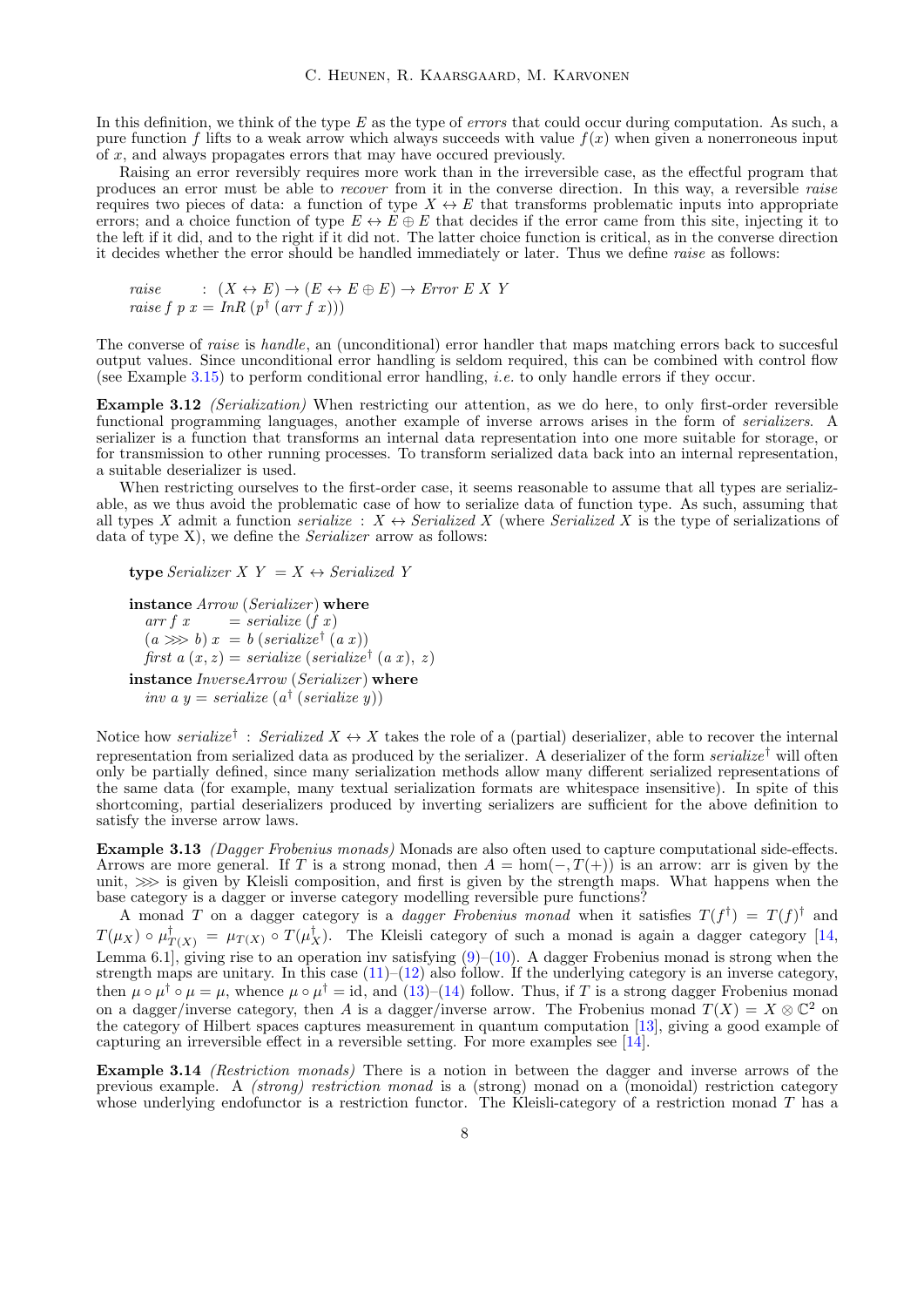natural restriction structure: just define the restriction of  $f: X \to T(Y)$  to be  $\eta_X \circ \bar{f}$ . The functors between the base category and the Kleisli category then become restriction functors. If  $T$  is a strong restriction monad on a monoidal restriction category **C**, then Inv(**C**) has an inverse arrow  $(X, Y) \rightarrow (\text{Inv}(\mathcal{K}\ell(T)))(X, Y)$ .

<span id="page-8-1"></span>**Example 3.15** (Control flow) While only trivial inverse categories have coproducts [\[11\]](#page-12-11), less structure suffices for reversible control structures. When the domain and codomain of an inverse arrow both have disjointness tensors (see Definition [2.4\)](#page-2-0), it can often be used to implement ArrowChoice. For a simple example, the pure arrow on an inverse category with disjointness tensors implements left : A X Y  $\rightarrow$  A ( $\hat{X} \oplus Z$ ) ( $\hat{Y} \oplus Z$ ) as

left  $f(x, z) = (f(x, z))$ 

The laws of ArrowChoice [\[15\]](#page-12-12) simply reduce to  $-\oplus$  being a bifunctor with natural quasi-injections. More generally, the laws amount to preservation of the disjointness tensor. For the reversible state arrow (Example [3.7\)](#page-4-0), this hinges on ⊗ distributing over ⊕.

The splitting combinator  $(+)$  is unproblematic for reversibility, but the fan-in combinator  $(|||)$  cannot be defined reversibly, as it explicitly deletes information about which branch was chosen. Reversible conditionals thus require two predicates: one determining the branch to take, and one asserted to join the branches after execution. The branch-joining predicate must be chosen carefully to ensure that it is always true after the thenbranch, and false after the else-branch. This is a standard way of handling branch joining reversibly [\[34,](#page-13-12)[33,](#page-13-7)[12\]](#page-12-13).

<span id="page-8-2"></span>Example 3.16 (Superoperators) Quantum information theory has to deal with environments. The basic category FHilb is that of finite-dimensional Hilbert spaces and linear maps. But because a system may be entangled with its environment, the only morphisms that preserve states are the so-called superoperators, or completely positive maps [\[30,](#page-13-2)[7\]](#page-12-14): they are not just positive, but stay positive when tensored with an arbitrary ancillary object. In a sense, information about the system may be stored in the environment without breaking the (reversible) laws of nature. This leads to the so-called CPM construction. It is infamously known not to be a monad. But it is a dagger arrow on **FHilb**, where  $A \times Y$  is the set of completely positive maps  $X^* \otimes X \to Y^* \otimes Y$ ,  $\text{arr } f = f_* \otimes \check{f}$ ,  $a \ggg b = b \circ a$ ,  $\text{first}_{X,Y,Z} a = a \otimes \text{id}_{Z^* \otimes Z}$ , and  $\text{inv } a = a^{\dagger}$ .

Aside from these, other examples do fit the interface of inverse arrows, though they are less syntactically interesting as they must essentially be "built in" to a particular programming language. These include reversible IO, which functions very similarly to irreversible IO, and reversible recursion, which could be used to give a type-level separation between terminating and potentially non-terminating functions, by only allowing fixed points of parametrized functions between arrows rather than between (pure) functions.

#### <span id="page-8-0"></span>4 Inverse arrows, categorically

This section explicates the categorical structure of inverse arrows. Arrows on C can be modelled categorically as monoids in the functor category  $[\mathbf{C}^{op} \times \mathbf{C}, \mathbf{Set}]$  [\[17\]](#page-12-10). They also correspond to certain identity-on-objects functors  $J: \mathbf{C} \to \mathbf{D}$ . The category  $\mathbf{D}$  for an arrow A is built by  $\mathbf{D}(X,Y) = A X Y$ , and arr provides the functor J. We will only consider the multiplicative fragment. The operation first can be incorporated in a standard way using strength [\[17,](#page-12-10)[3\]](#page-12-15), and poses no added difficulty in the reversible setting.

Clearly, dagger arrows correspond to  $D$  being a dagger category and  $J$  a dagger functor, whereas inverse arrows correspond to both **C** and **D** being inverse categories and  $J$  a (dagger) functor. This section takes the first point of view: which monoids correspond to dagger arrows and inverse arrows? In the dagger case, the answer is quite simple: the dagger makes  $[C^{op} \times C, Set]$  into an involutive monoidal category, and then dagger arrows correspond to involutive monoids. Inverse arrows furthermore require certain diagrams to commute.

Definition 4.1 An *involutive monoidal category* is a monoidal category C equipped with an *involution*: a functor  $\overline{(\ )}: \mathbf{C} \to \mathbf{C}$  satisfying  $\overline{\overline{f}} = f$  for all morphisms f, together with a natural isomorphism  $\chi_{X,Y} : \overline{X} \otimes \overline{Y} \to$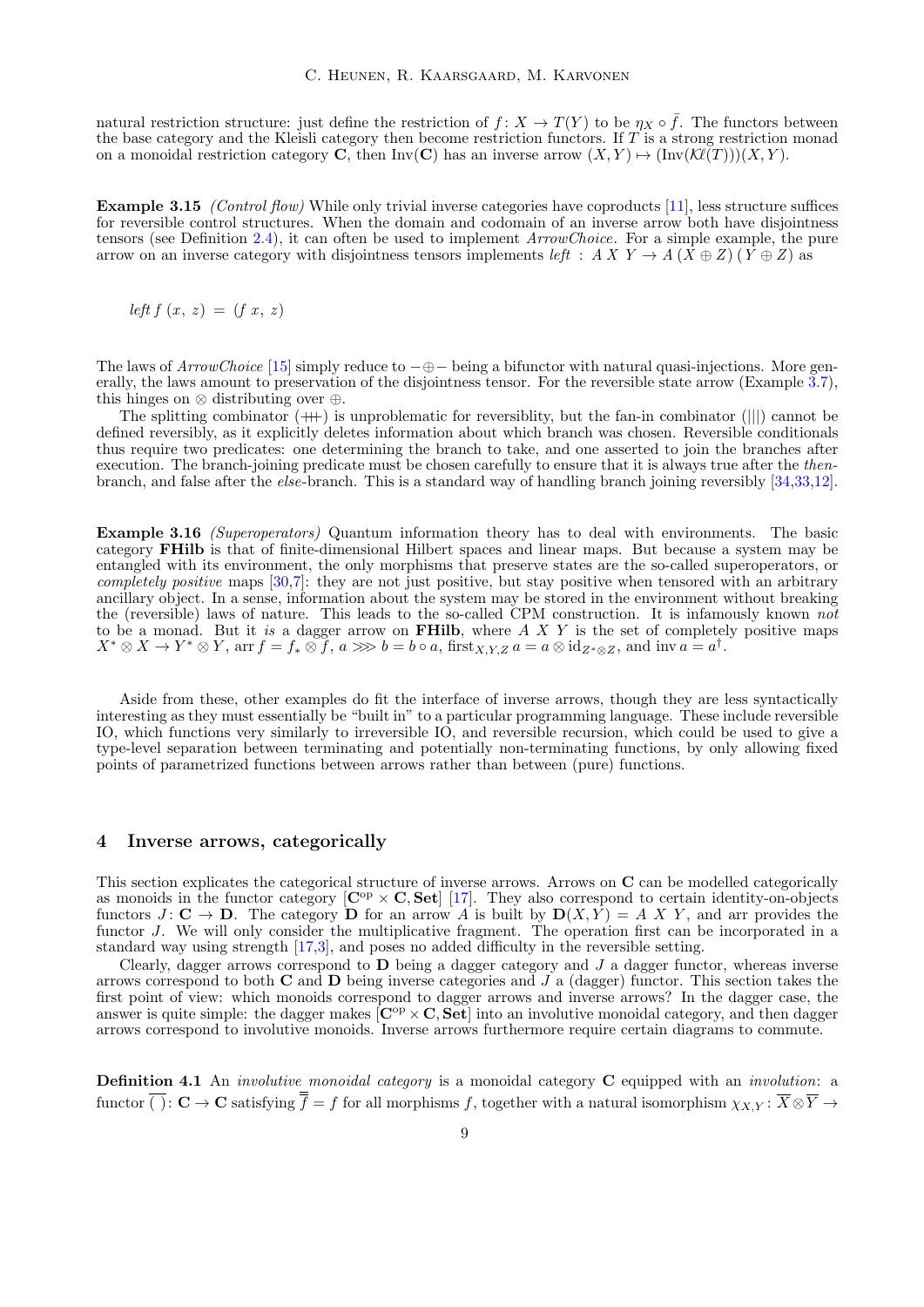$\overline{Y \otimes X}$  that makes the following diagrams commute<sup>[4](#page-9-0)</sup>:

$$
\overline{X} \otimes (\overline{Y} \otimes \overline{Z}) \xrightarrow{\alpha} (\overline{X} \otimes \overline{Y}) \otimes \overline{Z}
$$
\n
$$
\overline{X} \otimes \overline{X} \otimes \overline{Y} \xrightarrow{\alpha} \overline{Y} \otimes \overline{X}
$$
\n
$$
\overline{X} \otimes \overline{Z} \otimes \overline{Y} \xrightarrow{\alpha} \overline{Y} \otimes \overline{X} \otimes \overline{Z} \qquad \text{id} \downarrow \overline{X}
$$
\n
$$
\alpha \downarrow \qquad \qquad \downarrow \chi \qquad \qquad X \otimes Y \xrightarrow{\text{id}} \overline{X \otimes Y}
$$
\n
$$
\overline{(Z \otimes Y) \otimes X} \xleftarrow{\overline{\alpha}} \overline{Z \otimes (Y \otimes X)}
$$

Just like monoidal categories are the natural setting for monoids, involutive monoidal categories are the natural setting for involutive monoids. Any involutive monoidal category has a canonical isomorphism  $\phi: I \to$  $\overline{I}$  [\[9,](#page-12-16) Lemma 2.3]. Moreover, any monoid M with multiplication m and unit u induces a monoid on  $\overline{M}$  with multiplication  $\overline{m} \circ \chi_{M,M}$  and unit  $\overline{u} \circ \phi$ . This monoid structure on  $\overline{M}$  allows us to define involutive monoids.

**Definition 4.2** An *involutive monoid* is a monoid  $(M, m, u)$  together with a monoid homomorphism  $i: \overline{M} \to$ M satisfying  $i \circ \overline{i} = id$ . A morphism of involutive monoids is a monoid homomorphism  $f: M \to N$  making the following diagram commute:



Our next result lifts the dagger on C to an involution on the category  $[\mathbf{C}^{op} \times \mathbf{C}, \mathbf{Set}]$  of profunctors. First we recall the monoidal structure on that category. It categorifies the dagger monoidal category Rel of relations of Section [2](#page-1-0) [\[5\]](#page-12-17).

**Definition 4.3** If C is small, then  $[\mathbf{C}^{\mathrm{op}} \times \mathbf{C}, \mathbf{Set}]$  has a monoidal structure

$$
F\otimes G(X,Z)=\int^Y F(X,Y)\times G(Y,Z);
$$

concretely,  $F \otimes G(X,Z) = \coprod_{Y \in \mathbf{C}} F(X,Y) \times G(Y,Z)/ \approx$ , where  $\approx$  is the equivalence relation generated by  $(y, F(f, id)(x)) \approx (G(id, f)(y), x)$ , and the action on morphisms is given by  $F \otimes G(f, g) := [y, x]_{\approx} \mapsto$  $[F(\tilde{f}, id)\tilde{x}, G(id, q)y]$ . The unit of the tensor product is hom<sub>C</sub>.

**Proposition 4.4** If C is a dagger category, then  $[C^{op} \times C, Set]$  is an involutive monoidal category when one defines the involution on objects F by  $\overline{F}(X,Y) = F(Y,X)$ ,  $\overline{F}(f,g) = F(g^{\dagger},f^{\dagger})$  and on morphisms  $\tau: F \to G$ by  $\overline{\tau}_{X,Y} = \tau_{Y,X}$ .

**Proof.** First observe that () is well-defined: For any natural transformation of profunctors  $\tau$ ,  $\bar{\tau}$  is natural, and  $\tau \mapsto \overline{\tau}$  is functorial. Define  $\chi_{F,G}$  by the following composite of natural isomorphisms:

$$
\overline{F} \otimes \overline{G}(X, Z) \cong \int^Y \overline{F}(X, Y) \times \overline{G}(Y, Z) \text{ by definition of } \otimes
$$
  
=  $\int^Y F(Y, X) \times G(Z, Y) \text{ by definition of } \overline{()}$   
 $\cong \int^Y G(Z, Y) \times F(Y, X) \text{ by symmetry of } \times$   
 $\cong G \otimes F(Z, X) \text{ by definition of } \otimes$   
=  $\overline{G \otimes F}(X, Z) \text{ by definition of } \overline{()}$ 

Checking that  $\chi$  make the relevant diagrams commute is routine.  $\Box$ 

<span id="page-9-0"></span><sup>&</sup>lt;sup>4</sup> There is a more general definition allowing a natural isomorphism  $\overline{\overline{X}} \to X$  (see [\[9\]](#page-12-16) for details), but we only need the strict case.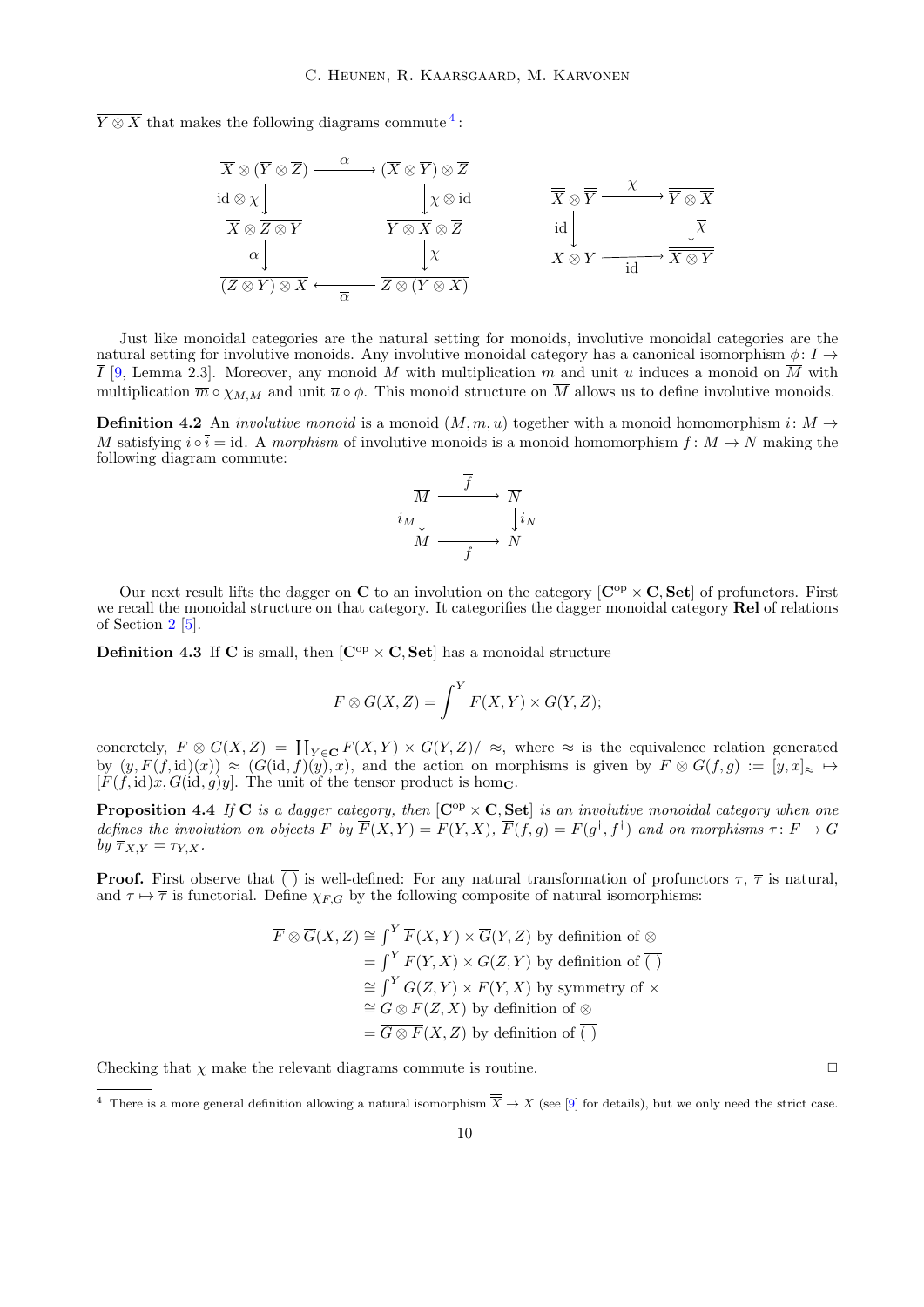**Theorem 4.5** If  $C$  is a dagger category, the multiplicative fragments of dagger arrows on  $C$  correspond exactly to involutive monoids in  $[\mathbf{C}^{\text{op}} \times \mathbf{C}, \mathbf{\tilde{S}et}].$ 

**Proof.** It suffices to show that the dagger on an arrow corresponds to an involution on the corresponding monoid F. But this is easy: an involution on F corresponds to giving, for each X, Y a map  $F(X, Y) \to F(Y, X)$ subject to some axioms. That this involution is a monoid homomorphism amounts to it being a contravariant identity-on-objects-functor, and the other axiom amounts to it being involutive.  $\Box$ 

Remark 4.6 If the operation first is modeled categorically as (internal) strength, axiom [\(12\)](#page-3-6) for dagger arrows can be phrased in  $[\mathbf{C}^{op} \times \mathbf{C}, \mathbf{Set}]$  as follows: for each object Z of C, and each dagger arrow M, the profunctor  $M_Z = M((-) \otimes Z, (+) \otimes Z)$  is also a dagger arrow, and first<sub>-+,Z</sub> is a natural transformation  $M \to M_Z$ . The arrow laws  $(7)$  and  $(8)$  imply that it is a monoid homomorphism, and the new axiom just states that it is in fact a homomorphism of involutive monoids. For inverse arrows this law is not needed, as any functor between inverse categories is automatically a dagger functor and thus every monoid homomorphism between monoids corresponding to inverse arrows preserves the involution.

Next we set out to characterize which involutive monoids correspond to inverse arrows. Given an involutive monoid M, the obvious approach would be to just state that the map  $M \to M$  defined by  $a \mapsto a \circ a^{\dagger} \circ a$ is the identity. However, there is a catch: for an arbitrary involutive monoid, the map  $a \mapsto a \circ a^{\dagger} \circ a$  is not natural transformation and therefore not a morphism in  $[{\bf C}^{\rm op} \times {\bf C}, {\bf Set}]$ . To circumvent this, we first require some conditions guaranteeing naturality. These conditions concern endomorphisms, and to discuss them we introduce an auxiliary operation on  $[\mathbf{C}^{\text{op}} \times \mathbf{C}, \mathbf{Set}].$ 

**Definition 4.7** Let C be a dagger category. Given a profunctor  $M: \mathbb{C}^{op} \times \mathbb{C} \to \mathbb{S}$ et, define  $LM: \mathbb{C}^{op} \times \mathbb{C} \to$ Set by

$$
LM(X, Y) = M(X, X),
$$
  

$$
LM(f, g) = f^{\dagger} \circ (-) \circ f.
$$

If M is an involutive monoid in  $[\mathbf{C}^{op} \times \mathbf{C}, \mathbf{Set}]$ , define a subprofunctor of  $LM$ :

$$
L^+M(X,Y) = \{a^\dagger \circ a \in M(X,X) \mid a \in M(X,Z) \text{ for some } Z\}.
$$

**Remark 4.8** The construction L is a functor  $[\mathbf{C}^{\mathrm{op}} \times \mathbf{C}, \mathbf{Set}] \to [\mathbf{C}^{\mathrm{op}} \times \mathbf{C}, \mathbf{Set}]$ . There is an analogous construction  $RM(X, Y) = M(Y, Y)$  and  $R^+M$ , and furthermore  $RM = \overline{LM}$ . For any monoid M in  $[\mathbb{C}^{\text{op}} \times]$ **C, Set**, LM is a right M-module (and RM a left M-module). Compare Example [3.16.](#page-8-2)

For the rest of this section, assume the base category C to be an inverse category. This lets us multiply positive arrows by positive pure morphisms. If M is an involutive monoid in  $[\mathbf{C}^{\mathrm{op}} \times \mathbf{C}, \mathbf{Set}]$ , then the map  $LM \times L^+(\text{hom}_\mathbf{C}) \to LM$  defined by  $(a, g^\dagger \circ g) \mapsto a \circ g^\dagger \circ g$  is natural:

> $LM \times L^+(\hom)(f,\mathrm{id}_Y)(a,g^\dagger \circ g)$  $=(f^{\dagger} \circ a \circ f, f^{\dagger} \circ g^{\dagger} \circ g \circ f)$  $\mapsto f^\dagger \circ a \circ f \circ f^\dagger \circ g^\dagger \circ g \circ f$  $f^\dagger \circ a \circ g^\dagger \circ g \circ f \circ f^\dagger$ because  $C$  is an inverse category  $= f^{\dagger} \circ a \circ g^{\dagger}$ because  $C$  is an inverse category  $= LM(f, id_Y)(a \circ g^{\dagger} \circ g)$

Similarly there is a map  $L^+(\text{hom}) \times LM \to LM$  defined by  $(g^{\dagger} \circ g, a) \mapsto g^{\dagger} \circ g \circ a$ . Now the category corresponding to M satisfies  $a^{\dagger} \circ a \circ g^{\dagger} \circ g = g^{\dagger} \circ g \circ a^{\dagger} \circ a$  for all a and pure g if and only if the following diagram commutes:

<span id="page-10-0"></span>
$$
L^+M \times L^+(\text{hom}) \longrightarrow LM \times L^+(\text{hom})
$$
  
\n
$$
\sigma \downarrow \qquad \qquad \downarrow
$$
  
\n
$$
L^+(\text{hom}) \times L^+M \longrightarrow L^+(\text{hom}) \times LM \longrightarrow LM
$$
 (15)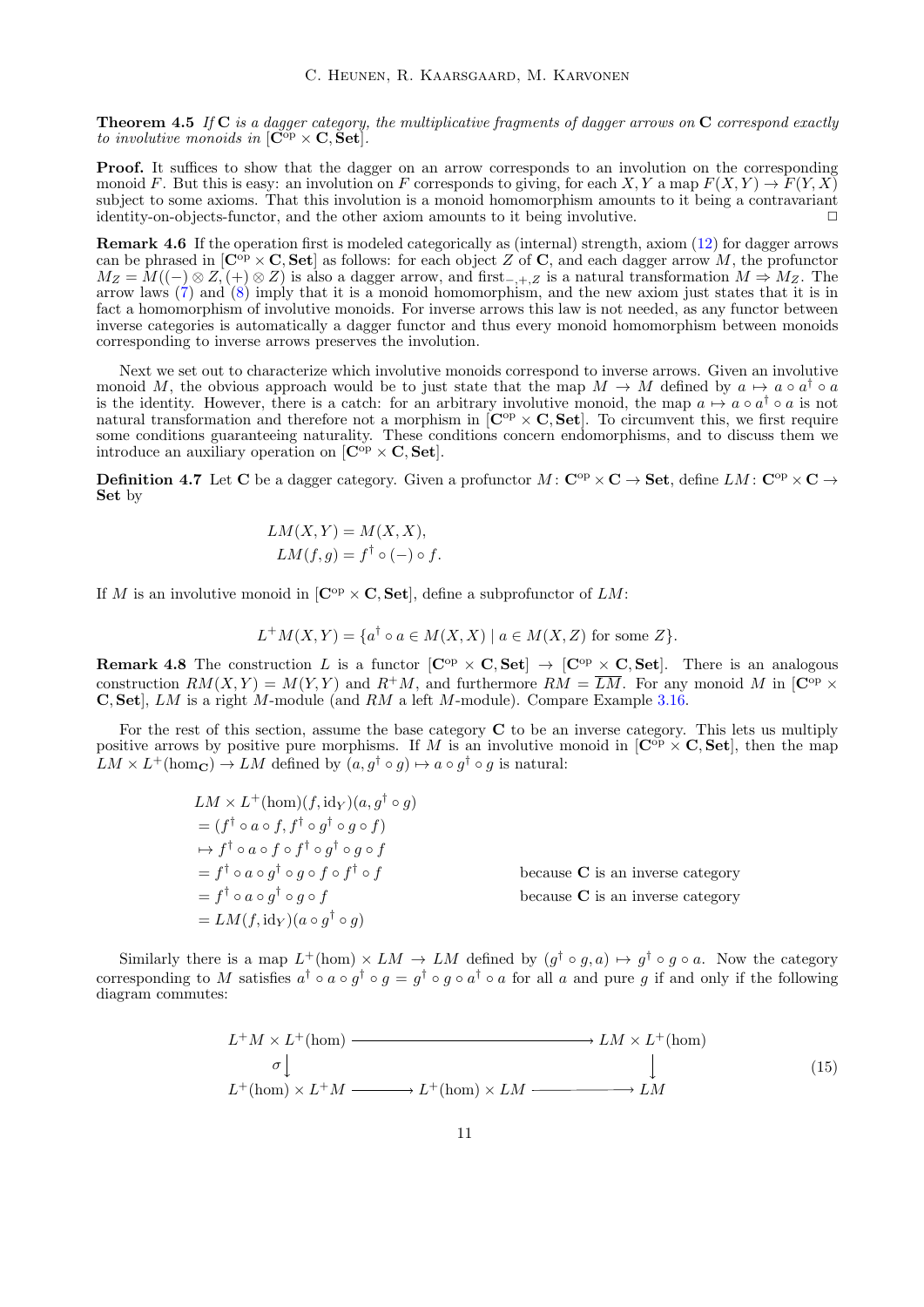If this is satisfied for an involutive monoid M in  $[\mathbf{C}^{op} \times \mathbf{C}, \mathbf{Set}]$ , then positive arrows multiply. In other words, the map  $L^+M \times L^+M \to LM$  defined by  $(a^{\dagger} \circ a, b^{\dagger} \circ b) \mapsto a^{\dagger} \circ a \circ b^{\dagger} \circ b$  is natural:

$$
D_M(f,g)(a,a^{\dagger},a)
$$
  
\n
$$
= (g \circ a \circ f, f^{\dagger} \circ a^{\dagger} \circ g^{\dagger}, g \circ a \circ f)
$$
  
\n
$$
\rightarrow g \circ a \circ f \circ f^{\dagger} \circ a^{\dagger} \circ g^{\dagger} \circ g \circ a \circ f
$$
  
\n
$$
= g \circ a \circ a^{\dagger} \circ g^{\dagger} \circ g \circ a \circ f \circ f^{\dagger} \circ f
$$
  
\n
$$
= g \circ a \circ a^{\dagger} \circ g^{\dagger} \circ g \circ a \circ f
$$
  
\n
$$
= g \circ g \circ a \circ a^{\dagger} \circ a \circ f
$$
  
\n
$$
= g \circ a \circ a^{\dagger} \circ a \circ f
$$
  
\n
$$
= M(f,g)(a \circ a^{\dagger} \circ a)
$$
  
\n
$$
= M(f,g)(a \circ a^{\dagger} \circ a)
$$
  
\n
$$
= M(f,g)(a \circ a^{\dagger} \circ a)
$$
  
\n
$$
= M(f,g)(a \circ a^{\dagger} \circ a)
$$
  
\n
$$
= M(f,g)(a \circ a^{\dagger} \circ a)
$$
  
\n
$$
= M(f,g)(a \circ a^{\dagger} \circ a)
$$
  
\n
$$
= M(f,g)(a \circ a^{\dagger} \circ a)
$$
  
\n
$$
= M(f,g)(a \circ a^{\dagger} \circ a)
$$
  
\n
$$
= M(f,g)(a \circ a^{\dagger} \circ a)
$$
  
\n
$$
= M(f,g)(a \circ a^{\dagger} \circ a)
$$
  
\n
$$
= M(f,g)(a \circ a^{\dagger} \circ a)
$$
  
\n
$$
= M(f,g)(a \circ a^{\dagger} \circ a)
$$
  
\n
$$
= M(f,g)(a \circ a^{\dagger} \circ a)
$$
  
\n
$$
= M(f,g)(a \circ a^{\dagger} \circ a)
$$
  
\n
$$
= M(f,g)(a \circ a^{\dagger} \circ a)
$$
  
\n
$$
= M(f,g)(a \circ a^{\dagger} \circ a)
$$
  
\n
$$
= M(f,g)(a
$$

This multiplication is commutative iff the following diagram commutes:

$$
L^+M \times L^+M \xrightarrow{\sigma} L^+M \times L^+M
$$
\n
$$
\downarrow
$$
\n
$$
LM \tag{16}
$$

Finally, let  $D_M \hookrightarrow M \times \overline{M} \times M$  be the diagonal  $D_M(X,Y) = \{(a,a^{\dagger},a) \mid a \in M(X,Y)\}.$ If M satisfies [\(15\)](#page-10-0), then the map  $D_M \to M$  defined by  $(a, a^{\dagger}, a) \mapsto a \circ a^{\dagger} \circ a$  is natural:

> $D_M(f,g)(a,a^\dagger,a)$  $=(g\circ a\circ f,f^\dagger\circ a^\dagger\circ g^\dagger,g\circ a\circ f)$  $\mapsto g \circ a \circ f \circ f^\dagger \circ a^\dagger \circ g^\dagger \circ g \circ a \circ f$  $g = g \circ a \circ a^\dagger \circ g^\dagger \circ g \circ a \circ f \circ f^\dagger$ by  $(15)$  $= g \circ a \circ a^\dagger \circ g^\dagger$ because  $C$  is an inverse category  $g\circ g^\dagger\circ g\circ a\circ a^\dagger$ by  $(15)$  $= g \circ a \circ a^{\dagger}$ because  $C$  is an inverse category  $=M(f,g)(a\circ a^{\dagger}\circ a)$

Thus M satisfies  $a \circ a^{\dagger} \circ a = a$  if and only if the following diagram commutes:

<span id="page-11-0"></span>
$$
M \xrightarrow{\qquad} D_M
$$
  
id 
$$
\downarrow M
$$
 (17)

Hence we have established the following theorem.

**Theorem 4.9** Let  $C$  be an inverse category. Then the multiplicative fragments of inverse arrows on  $C$  correspond exactly to involutive monoids in  $[\check{C}^{op} \times C, Set]$  making the diagrams  $(15)-(17)$  $(15)-(17)$  $(15)-(17)$  commute.

#### 5 Applications and related work

As we have seen, inverse arrows capture a variety of fundamental reversible effects. An immediate application of our results would be to retrofit existing typed reversible functional programming languages (e.g., Theseus [\[19\]](#page-12-4)) with inverse arrows to accommodate reversible effects while maintaining a type-level separation between pure and effectful programs. Another approach could be to design entirely new such programming languages, taking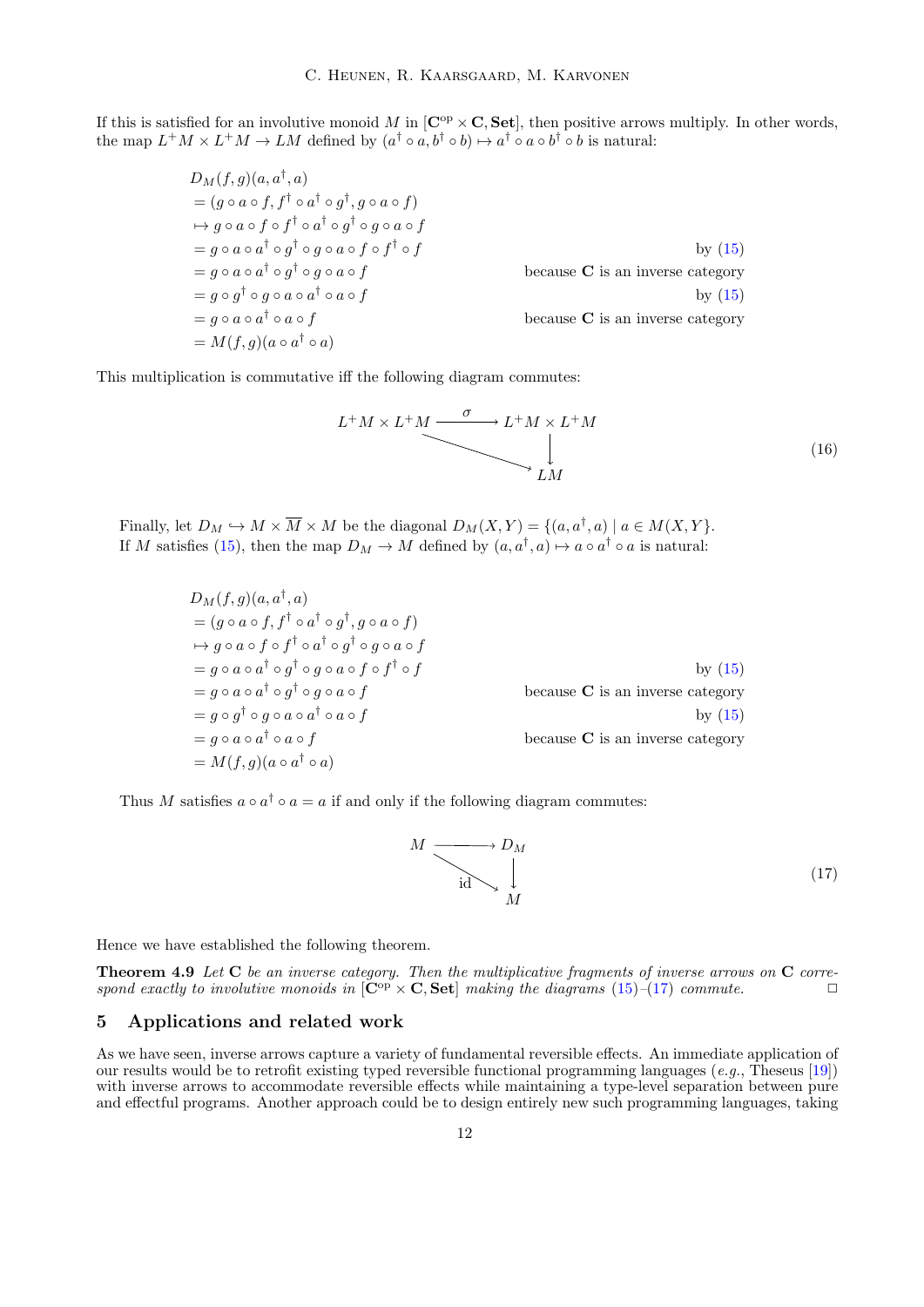inverse arrows as the fundamental representation of reversible effects. While the Haskell approach to arrows uses typeclasses [\[15\]](#page-12-12), these are not a priori necessary to reap the benefits of inverse arrows. For example, special syntax for defining inverse arrows could also be used, either explicitly, or implicitly by means of an effect system that uses inverse arrows "under the hood".

To aid programming with ordinary arrows, a handy notation due to Paterson [\[26,](#page-13-13)[27\]](#page-13-14) may be used. If the underlying monoidal dagger category has natural coassociative diagonals, for example when it has inverse products, a similar do-notation can be implemented for inverse and dagger arrows.

A pleasant consequence of the semantics of inverse arrows is that inverse arrows are safe: as long as the inverse arrow laws are satisfied, fundamental properties guaranteed by reversible functional programming languages (such as invertibility and closure under program inversion) are preserved. In this way, inverse arrows provide reversible effects as a conservative extension to pure reversible functional programming.

A similar approach to invertibility using arrows is given by bidirectional arrows [\[2\]](#page-12-18). However, while the goal of inverse arrows is to add effects to already invertible languages, bidirectional arrows arise as a means to add invertibility to an otherwise uninvertible language. As such, bidirectional arrows have different concerns than inverse arrows, and notably do not guarantee invertibility in the general case.

#### Acknowledgements

This work was supported by COST Action IC1405, the Oskar Huttunen Foundation, and EPSRC Fellowship  $EP/L002388/1$ . We thank Robert Furber and Robert Glück for discussions.

#### References

<span id="page-12-2"></span>[1] S. Abramsky. A structural approach to reversible computation. Theoretical Computer Science, 347(3):441–464, 2005.

- <span id="page-12-18"></span>[2] A. Alimarine, S. Smetsers, A. van Weelden, M. van Eekelen, and R. Plasmeijer. There and back again: Arrows for invertible programming. In Proceedings of the 2005 ACM SIGPLAN workshop on Haskell, pages 86–97, 2005.
- <span id="page-12-15"></span>[3] K. Asada. Arrows are strong monads. In Proceedings of the third ACM SIGPLAN workshop on Mathematically Structured Functional Programming, pages 33–42. ACM, 2010.
- <span id="page-12-1"></span>[4] C. H. Bennett. Logical reversibility of computation. IBM Journal of Research and Development, 17(6):525–532, 1973.
- <span id="page-12-17"></span>[5] F. Borceux. Handbook of categorical algebra. Cambridge University Press, 1994.
- <span id="page-12-7"></span>[6] J. R. B. Cockett and S. Lack. Restriction categories I: categories of partial maps. Theoretical Computer Science, 270:223–259, 2002.
- <span id="page-12-14"></span>[7] B. Coecke and C. Heunen. Pictures of complete positivity in arbitrary dimension. Information and Computation, 250:50–58, 2016.
- <span id="page-12-0"></span>[8] I. Cristescu, J. Krivine, and D. Varacca. A compositional semantics for the reversible π-calculus. In Logic in Computer Science, pages 388–397. IEEE Computer Society, 2013.
- <span id="page-12-16"></span>[9] J. M. Egger. On involutive monoidal categories. Theory and Applications of Categories, 25(14):368–393, 2011.
- <span id="page-12-8"></span>[10] M. J. Gabbay and P. H. Kropholler. Imaginary groups: lazy monoids and reversible computation. Mathematical Structures in Computer Science, 23(5):1002–10031, 2013.
- <span id="page-12-11"></span>[11] B. G. Giles. An investigation of some theoretical aspects of reversible computing. PhD thesis, University of Calgary, 2014.
- <span id="page-12-13"></span>[12] R. Glück and R. Kaarsgaard. A categorical foundations for structured reversible flowchart languages. In Mathematical Foundations of Program Semantics XXXIII, Proceedings, 2017. to appear.
- <span id="page-12-9"></span>[13] C. Heunen and M. Karvonen. Reversible monadic computing. In Mathematical Foundations of Programming Semantics (MFPS), volume 319 of Electronic Notes in Theoretical Computer Science, pages 217–237, 2015.
- <span id="page-12-6"></span>[14] C. Heunen and M. Karvonen. Monads on dagger categories. Theory and Applications of Categories, 31(35):1016–1043, 2016.
- <span id="page-12-12"></span>[15] J. Hughes. Generalising monads to arrows. Science of Computer Programming, 37:67–111, 2000.
- <span id="page-12-5"></span>[16] J. Hughes. Advanced Functional Programming, volume 3622 of Lecture Notes in Computer Science, chapter Programming with Arrows, pages 73–129. Springer, 2005.
- <span id="page-12-10"></span>[17] B. Jacobs, C. Heunen, and I. Hasuo. Categorical semantics for arrows. Journal of Functional Programming, 19(3-4):403–438, 2009.
- <span id="page-12-3"></span>[18] R. P. James and A. Sabry. Information effects. In Principles of Programming Languages, pages 73–84. ACM, 2012.
- <span id="page-12-4"></span>[19] R. P. James and A. Sabry. Theseus: A high level language for reversible computing, 2014. Work-in-progress report at RC 2014, available at <https://www.cs.indiana.edu/~sabry/papers/theseus.pdf>.